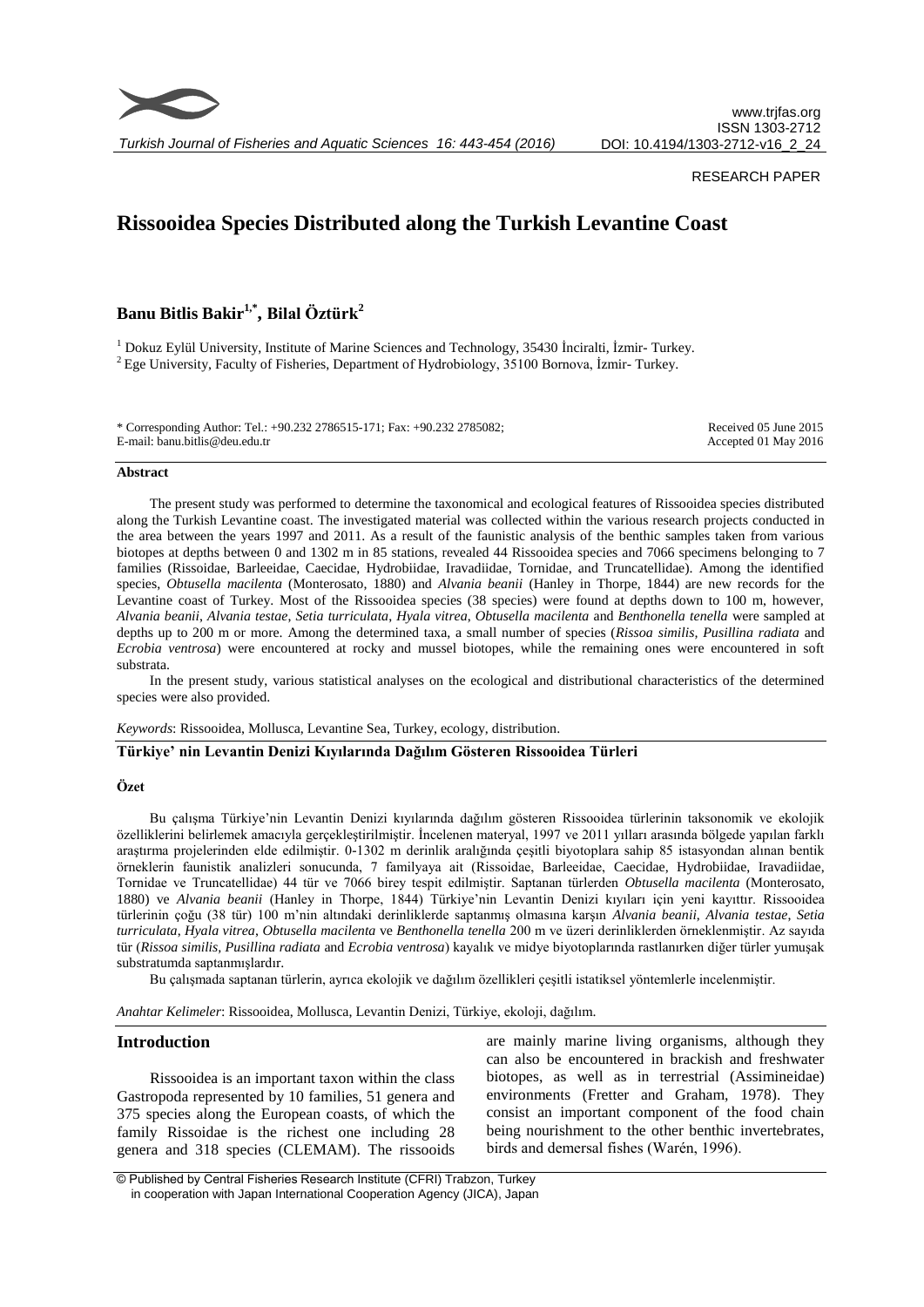The rissooids are distributed in various depths and biotopes. Most of them inhabit littoral biotopes, although some of them, i. e., *Alvania cimicoides* (Forbes, 1844), *Benthonella tenella* (Jeffreys, 1869), are distributed down to bathyal and abyssal depths (Bouchet and Warén, 1993).

Numerous studies have been carried out on the taxonomy, ecology and distribution of the Rissooidea representatives, both in the Mediterranean Sea and eastern Atlantic Ocean (e. g., Aartsen, 1975, 1977; Aartsen and Verduin, 1978; Fretter and Graham, 1978; Verduin, 1982, 1984; Ponder, 1985; Gofas, 2007, 2010; Arconada *et al.*, 2007; Delongueville and Scaillet, 2014). Among the above mentioned works, the studies by Verduin (1976, 1982, 1984, 1985, 1986), Fretter and Graham (1978), Ponder (1985) and Arconada *et al.* (2007), including detailed information on the rissooid species, can be numbered among the fundamental studies on the subject. Despite numerous studies performed on Rissooidea species, the knowledge on the eastern Mediterranean rissooid taxa is insufficient as it was indicated by Aartsen *et al.* (1998), Tisselli and Giunchi (2013), Ovalis and Mifsud (2014), although in some general studies performed in the area (e.g., Forbes, 1844; Oberling 1960-1962; Kocataş, 1978; Bitlis *et al.*, 2010) were listed several species of different families. Among the last mentioned authors, Tisselli and Giunchi (2013) described two new species of the genus *Alvania* (*A. bozcaadaensis* and *A. campanii*) from the Bozcaada Island (Turkish Aegean coast), whereas Ovalis and Mifsud (2014) reported the alien rissooid *Caecum sepimentum* found at Taşucu (Levantine coast of Turkey). According to the studies performed along the Turkish Levantine coast to the present day, totally 62 rissooid species have been registered (Öztürk *et al.*, 2014).

The present study aims to improve the knowledge on the rissooid species distributed along the Turkish Levantine coast, with some additional notes on their ecology and distribution.

## **Materials and Methods**

The Rissooidea specimens examined in the present study were collected during various cruises or research projects held along the Turkish Levantine coast between 1997 and 2011. The samples were taken from 85 stations at depths varying between 0 and 1302 m. The greater part of the material was sampled within the project 104 Y 065 supported by the Scientific and Technological Research Council of Turkey (TUBITAK) (Figure 1). Quantitative samples were collected by using a quadrat frame (20X20 cm) and a van Veen Grap (sampling an area of  $0.1 \text{ m}^2$ ), and three replicates were taken at each station at depths between 0 and 200 m. Qualitative samples were collected by using a dredge, beam trawl, core, and snorkelling or by scuba diving at depths ranging between 0 and 1302 m. CTD bottle was used to take

bottom-water samples at each grab and quadrat stations. The temperature and salinity of the water were measured with YSI 30 SCT and the dissolved oxygen concentration was determined by YSI 55 oxygen meter in the field. pH and nutrients (nitrite, nitrate, ammonia, phosphate phosphorus and silica) of the samples were determined with 420 A pH meter and spectronic 21 spectrophotometer in the laboratory (Parsons *et al.*, 1984).

Benthic materials were sifted through a 0.5 mm mesh size and fixed with 4% formalin in the field. Afterwards, the samples were sorted according to major taxonomic groups under a stereomicroscope and preserved in 70% ethanol in the laboratory, and the Rissooidea specimens were separated from the other taxa, identified at species level and counted. Check List of European Marine Mollusca (CLEMAM) was taken into account for the classification of Rissooidea species encountered in the present study.

Some shell characteristics of the Rissooids, such as total height (H) with  $\pm$  standard errors, mean diameter (D) with  $\pm$  standard errors, mean height (h) of the last whorl with  $\pm$  standard errors and maximum values of each species were calculated. The dimensions for each species are given in the following order: HxD-h mm [… mm].

Some ecological characteristics, such as the number of stations in which the species were found, the number of individual of each species, depth range, biotope, and some shell features of the identified species are also given (Table 1).

The Bellan-Santini's dominance index (Bellan-Santini, 1969) and Sover's frequency index (Sover, 1970) of the rissooids were calculated in the sampled biotopes. According to the biotopes, the relation between the environmental parameters and the species encountered in the study area were analysed by using the PRIMER package software (Clarke and Warwick, 2001).

The examined specimens of each species, with individual catalogue numbers, have been deposited in the museum collections of the Faculty of Fisheries (ESFM), Ege University (İzmir-Turkey).

## **Results**

## **Faunistic Data**

Faunistic analysis of the material collected along the Turkish Levantine coast between 1997 and 2011 revealed 44 Rissooidea species belonging to 16 genera and 7 families (Rissoidae, Barleeidae, Caecidae, Hydrobiidae, Iravadiidae, Tornidae and Truncatellidae) (Table 1, Figure 2, 3). Among the identified species, *Obtusella macilenta* (Figure 4) and *Alvania beanii* (Figure 5), are here being reported for the first time from the Turkish Levantine coast.

The majority of the identified 44 species belong to the family Rissoidae (35 species), following by the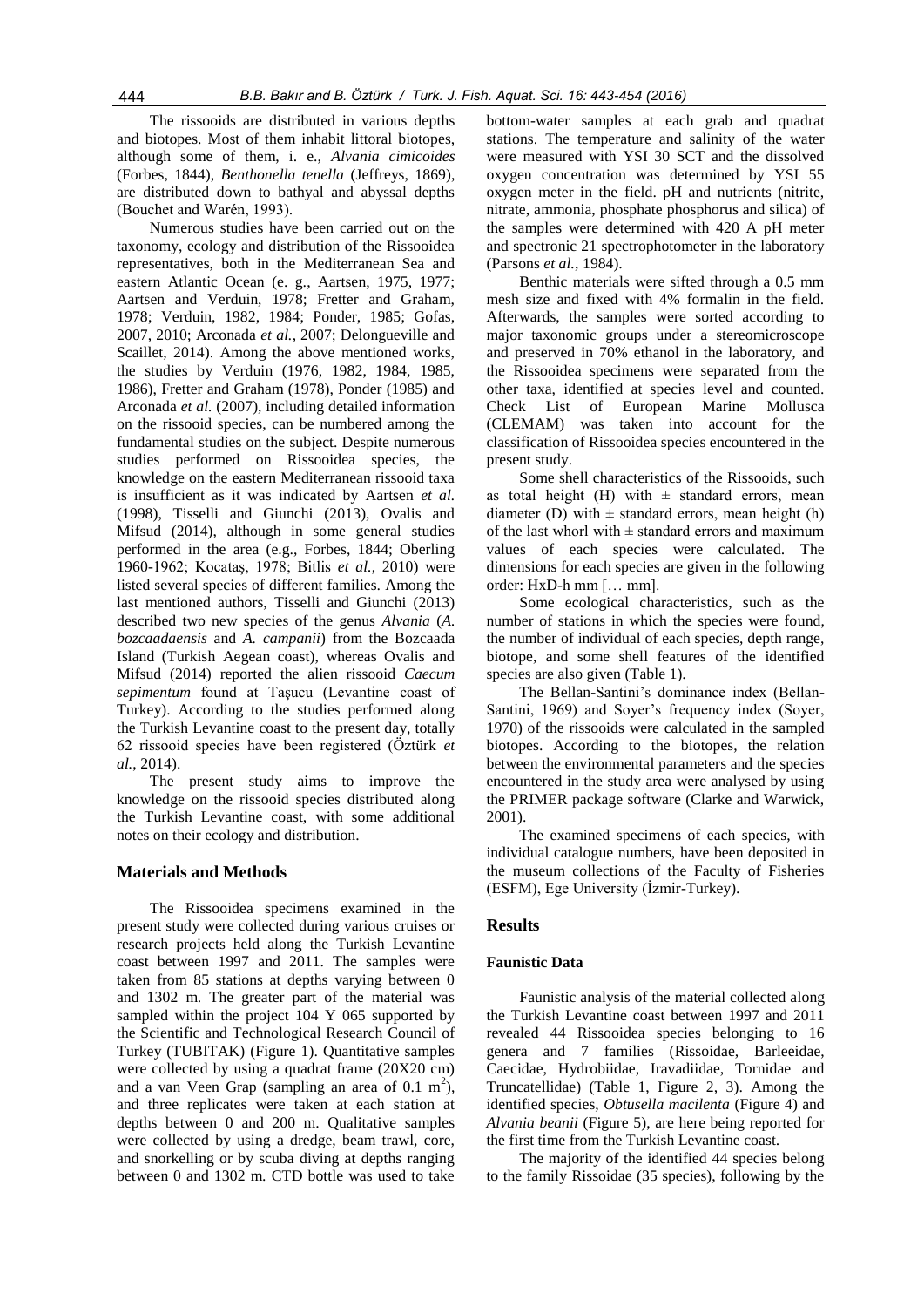

**Figure 1.** Map of the sampling stations: G1: 36º43'19''N-36º09'30''E; G2: 36º51'08''N-35º55'42''E; G3: 36°33'59"N-35°07'59"E; G4: 36°43'33"N-34°52'11"E; G5: 36º48'22"N-34º41'38"E; G6: 36º46'40"N-34º39'39"E; G7: 36°46'24"N-34°40'13"E; G8: 36°44'30"N-34°34'59"E; G9: 36º17'46''N-30º09'18''E; G10: 36º38'56''N-29º03'38''E; G11: 36º37'56''N-29º04'31''E; G12: 36º37'47''N-29º04'39''E; G13: 36º37'44''N-29º04'39''E; G14: 36º37'46''N-29º06'32''E; G15: 36º37'48''N-29º06'30''E; G16: 36º38'28''N-29º02'37''E; K1: 36º00'36''N-35º58'34''E; K2: 36º08'30''N-35º54'30''E; K3: 36º19'30''N-35º47'00''E; K4: 36º31'36''N-36º02'03''E; K5: 36º45'40''N-36º11'58''E; K6: 36º54'22''N-35º58'05''E; K7: 36º45'59''N-35º47'18''E; K8: 36º33'20''N-35º22'44''E; K9:36º46'55''N-34º36'45''E; K10: 36º42'15''N-34º28'00''E; K11: 36º28'42''N-34º10'21''E; K12: 36º26'22''N-34º07'02''E; K13: 36º18'51''N-33º51'47''E; K14: 36º17'24''N-33º50'10''E; K15: 36º11'31''N-33º38'28''E; K16: 36º08'17''N-33º32'53''E; K17: 36º09'35''N-33º27'33''E; K18: 36º08'22''N-33º09'43''E; K19: 36º05'05''N-32º54'03''E; K20: 36º01'17''N-32º48'14''E; K21: 36º04'13''N-32º52'00''E; K22: 36º06'03''N-32º33'37''E; K23: 36º19'16''N-32º14'07''E; K24: 36º25'59''N-32º08'52''E; K25: 36º35'48''N-31º49'34''E; K26: 36º48'50''N-31º18'47''E; K27: 36º50'25''N-30º48'30''E; K28: 36º47'35''N-30º34'31''E; K29: 36º31'37''N-30º33'08''E; K30: 36º17'53''N-30º28'20''E; K31: 36º16'32''N-30º24'15''E; K32: 36º16'15''N-30º03'03''E; K33: 36º15'43''N-30º04'07''E; K34: 36º11'26''N-29º50'51''E; K35: 36º12'06''N-29º37'30''E; K36: 36º12'03''N-29º37'30''E; K37: 36º12'44''N-29º30'49''E; K38: 36º15'47''N-29º24'45''E; K39: 36º38'40''N-29º05'30''E; K40: 36º38'38''N-29º04'36''E; K41: 36º44'20''N-28º55'43''E; D1: 36º37'34''N-36º08'44''E; D2: 36º36'37''N-36º10'51''E; D3: 36º43'31''N-36º10'02''E; D4a:36°51'35"N-35°54'45"E; D4b: 36°52'10"N-35°55'07"E; D4c: 36°52'23"N-35°55'25"E; D4d: 36°51'52"N-35°55'28"E; D4e: 36°51'24"N-35°56'00"E; D4f: 36°51'22"N-35°54'57"E; D4g: 36°50'27"N-35°54'32"E; D5a: 36°49'49"N-35°52'57"E; D5b: 36°50'14"N-35°53'31"E; D5c: 36°49'37"N-35°53'09"E; D5d: 36°50'03"N-35°53'44"E; D5e: 36°49'29"N-35°53'21"E; D5f: 36°49'34"N-35°53'32"E; D5g: 36°49'42"N-35°53'46"E; D5h: 36°49'51"N-35°53'57"E; D6: 36º45'58"N-35º48'18"E; D7: 36º45'39"N-35º48'28"E; D8: 36º46'00"N-35º47'45"E; D9: 36º43'36"N-35º42'44"E; D10: 36º30'12"N-35º36'23"E; D11: 36º27'24"N-35º35'14"E; D12: 36º23'37"N-35º39'25"E; D13: 36º20'07"N-35º46'56"E; D14: 36º20'57"N-35º48'43"E; D15: 36º02'02''N-32º53'59''E; D16: 36º02'31''N-32º54'54''E; D17: 36º02'55''N-32º53'43''E; D18: 36º25'36''N-32º08'36''E; D19: 36º52'58''N-30º41'30''E; D20: 36º32'23''N-29º03'13''E; D21a-b: 36º39'40''N-29º03'03''E; D22: 36º39'50''N-28º55'37''E; D23: 38º38'07''N-28º52'20''E; D24: 36º41'28''N-28º52'26''E; D25: 36º41'02''N-28º46'30''E; BT: 36º37'44''N-29º04'39''E; C1: 36º16'45''N-29º14'25''E; C2: 36º11'12''N-29º37'20''E.

family Tornidae (3 species), Caecidae (2 species), Barleeidae (1 species), Hydrobiidae (1 species), Iravadiidae (1 species) and Truncatellidae (1 species) respectively. Of the determined genera, the genus *Alvania* is represented by the highest number of species (14 species), pursued by the genus *Rissoa* (8 species), *Pusillina* (5 species), *Setia*, *Rissoina*, *Caecum* and *Tornus* (2 species), and the other 9 genera (*Benthonella*, *Crisilla*, *Manzonia*, *Obtusella*, *Barleeia*, *Ecrobia*, *Hyala, Circulus* and *Truncatella*) by a single species only.

#### *Obtusella macilenta* **(Monterosato, 1880)** (Figure 4.)

*Setia macilenta* Monterosato, 1880.

*Cingula macilenta*; Aartsen and Verduin, 1982: 128, figure 1; Verduin, 1984: 57, fig. 22, 71; Aartsen *et al.*, 1989: 65.

*Obtusella macilenta*; Amati, 1986: 59-60, figure 3-5; Bouchet and Warén, 1993: 694, figure 1628- 1630, 1634; Gianuzzi-Savelli *et al.*, 1997: 86, figure 298-301; Peñas *et al.*, 2006: 39.

**Material:** G1: 1, G16: 3 specimens.

Shell ellipsoid, conical, with 4 convex spiral whorls and a blunt apex. Teleoconch whorls flat and different from the whorls of the other congeneric species. There is an evident and narrow umbilical chink. Aperture rounded, labrum smooth. Shell shiny and whitish or brownish in colour.

The mean dimensions of three recorded specimens are 0.64 ( $\pm$ 0.18) x 0.45 ( $\pm$ 0.13) – 0.50  $(\pm 0.14)$  mm  $[1.00 \times 0.65 - 0.70$  mm].

**Distribution:** Eastern Atlantic Ocean and Mediterranean Sea (Aartsen and Verduin, 1982; Bouchet and Warén, 1993; Peñas *et al.*, 2006). *Turkish coasts*: Aegean Sea (Demir, 2003) as a questionable species and Levantine Sea (the present study).

*Alvania beanii* **(Hanley in Thorpe, 1844)**  (Figure 5.)

*Cingula beanii* Hanley in Thorpe, 1844.

*Turbo reticulatus* Montagu, 1803; Bogi *et al.*, 1984: 10, figure 3.

*Alvania beanii*; Hudenbick and Warén, 1969: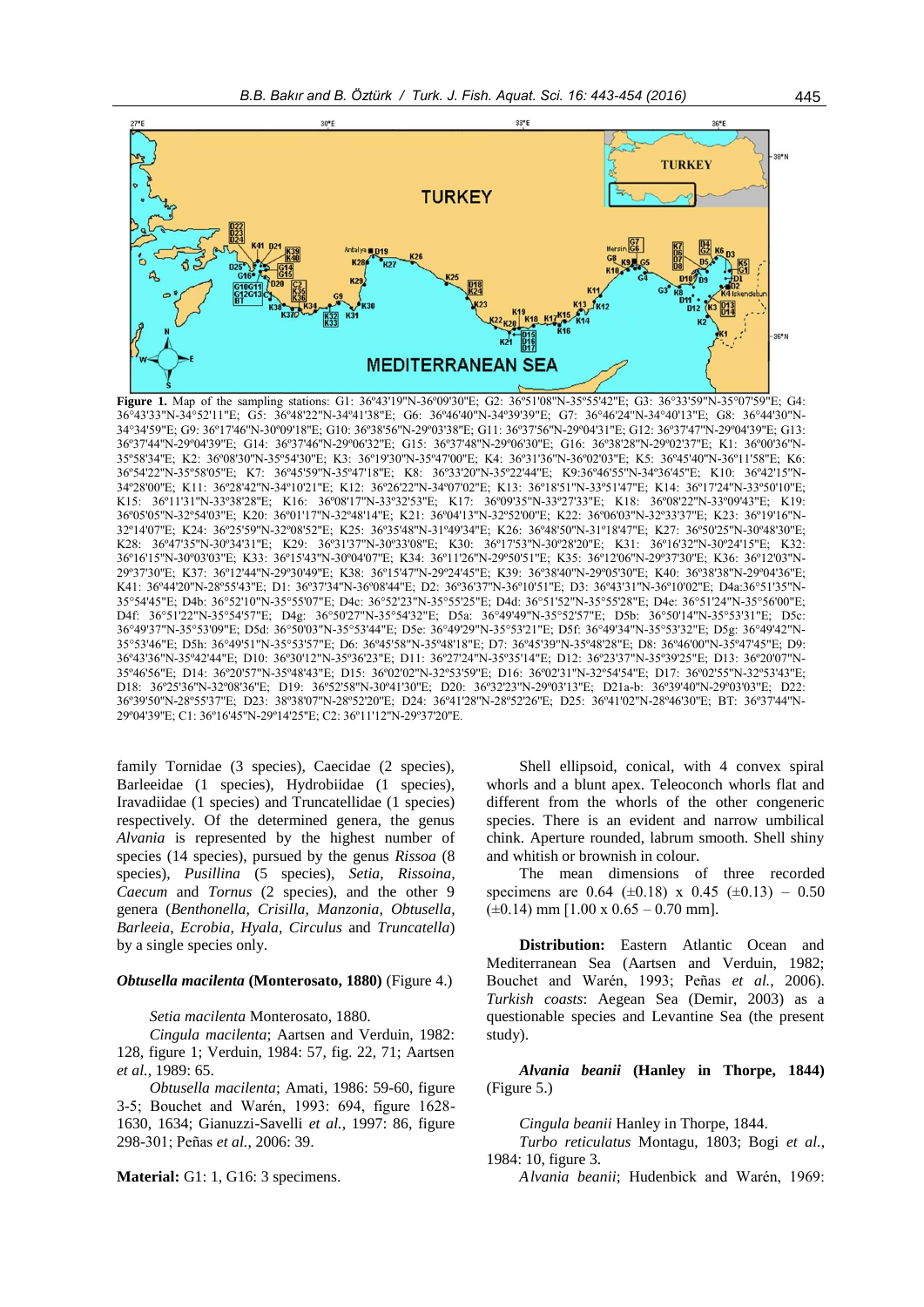**Table 1.** List of Rissooidea species collected during the study, depth range, biotopes (S:sand, M: mud, Ms: muddy sand, Sm: sandy mud, A: Algae, Po: *Posidonia oceanica*, Hs: *Halophila stipulacea,* Zm: *Zostera marina,* Ce: *Cystoseira elegans*, Cc: *C. crinita*, Cs: *C. spinosa*, Pp: *Padina pavonica*, Hsc: *Halopteris scoparia*, Sh: *Sargassum hornsuchii*, Ss: *Stypopodium schimperi,* Jr: *Jania rubens*, Hi: *Halopyhtis incurvus*, Cm: *Corallina mediterranea*, Cel: *C. elongata*, Ar: *Amphiroa rigida*, Cn: *Cymodocea nodosa*, Bp: *Brachidontes pharaonis*, Mm: *Mytilaster marioni*, Cor: Coralligen, Cp: *Caulerpa prolifera*, D: detritus, R: rock), stations, number of individuals and shell measurements

| Species                                              | <b>Stations</b>                                                                                                                                                                                             | Number of<br>individuals | Depth<br>range (m) | Biotope                                                                                       | Shell measurements                                                                                   |
|------------------------------------------------------|-------------------------------------------------------------------------------------------------------------------------------------------------------------------------------------------------------------|--------------------------|--------------------|-----------------------------------------------------------------------------------------------|------------------------------------------------------------------------------------------------------|
| Rissoidae<br>Rissoa auriscalpium<br>(Linnaeus, 1758) | K22                                                                                                                                                                                                         | $\mathbf{1}$             | $\sqrt{2}$         | Po                                                                                            | $4.70 \times 1.50 - 2.50$                                                                            |
| Rissoa lia<br>(Monterosato, 1884)                    | K23                                                                                                                                                                                                         | $\mathbf{1}$             | 5                  | S                                                                                             | $2.30 \times 1.10 - 1.40$                                                                            |
| Rissoa<br>membranacea<br>(Adams J., 1800)            | K35, G14, D8                                                                                                                                                                                                | 9                        | $5-10$             | Po, Ms                                                                                        | 5.52 ( $\pm$ 0.23) x 2.06<br>$(\pm 0.08) - 3.24 (\pm 0.10)$<br>$[6.40 \times 2.20 - 3.70]$           |
| Rissoa monodonta<br>Philippi, 1836                   | G7, G9                                                                                                                                                                                                      | $\mathfrak{2}$           | $5 - 15$           | Sm                                                                                            | $3.10 \times 1.70 - 2.20$<br>$-6.70 \times 3.50 - 4.70$                                              |
| Rissoa rodhensis<br>Verduin, 1985                    | D18                                                                                                                                                                                                         | $\boldsymbol{2}$         | 21                 | S                                                                                             | $4.10 \times 1.00 - 2.00 \times 5.30$<br>$x 1.20 - 2.50$                                             |
| Rissoa scurra<br>(Monterosato, 1917)                 | K29, K31, K36, K37                                                                                                                                                                                          | 204                      | $0.1 - 0.3$        | Jr, Ce                                                                                        | $1.78 \ (\pm 0.05) \times 0.97$<br>$(\pm 0.02) - 1.17 (\pm 0.03)$<br>$[2.50 \times 1.20 - 1.60]$     |
| Rissoa similis<br>Scacchi, 1836                      | K <sub>2</sub> , K <sub>4</sub> , K <sub>6</sub> -K <sub>8</sub> , K <sub>10</sub> -1 <sub>2</sub> ,<br>K14-17, K19-K24, K26-31,<br>K37-38<br>D4a,c, D5a, d-f, D6, D8,<br>D <sub>14</sub> , D <sub>22</sub> | 1662                     | Medio-25           | S, Sm, Ms, Cor., Bp,<br>Jr, Hi, Cm, Cel, Hsc,<br>Ce, Cc, Cystoseira<br>sp., Pp, Sh, Po, R, Ss | 2.48 $(\pm 0.02)$ x 1.18<br>$(0.01) - 1.51 \ (\pm 0.03)$<br>$[3.90 \times 1.60 - 2.00]$              |
| Rissoa ventricosa<br>Desmarest, 1814                 | K35, G12, G13                                                                                                                                                                                               | 45                       | $9 - 25$           | Po, Ms                                                                                        | 5.66 ( $\pm$ 0.16) x 2.45<br>$(\pm 0.05) - 3.41 (\pm 0.08)$<br>$[8.70 \times 3.10 - 4.70]$           |
| Alvania amatii<br>Oliverio, 1986                     | K15, K34, K36, D14                                                                                                                                                                                          | 21                       | $0.1 - 10$         | Cm, S                                                                                         | $1.99 \ (\pm 0.09) \times 1.14$<br>$(\pm 0.03) - 1.37 (\pm 0.06)$<br>$[2.50 \times 1.30 - 1.70]$     |
| Alvania aspera<br>(Philippi, 1844)<br>Alvania beanii | K41                                                                                                                                                                                                         | $\boldsymbol{2}$         | 3                  | Zm                                                                                            | 3.10 x 1.90 – 2.10 3.50<br>$x 2.10 - 2.30$<br>$2.90 \ (\pm 0.26) \times 1.63$                        |
| (Hanley in Thorpe,<br>1844)<br>Alvania               | D <sub>2</sub> 1b, C <sub>2</sub>                                                                                                                                                                           | 3                        | 60-1302            | M,                                                                                            | $(\pm 0.05) - 1.96 (\pm 0.05)$<br>$[3.10 \times 1.70 - 2.00].$                                       |
| bozcaadensis<br>Tisselli & Giunchi,<br>2013)         | D19                                                                                                                                                                                                         | $\mathbf{1}$             | 17                 | A                                                                                             | $2.40 \times 1.45 - 1.65$                                                                            |
| Alvania cancellata<br>(Da Costa, 1778)               | K35                                                                                                                                                                                                         | $\mathbf{1}$             | 9                  | Po                                                                                            | $3.60 \times 2.00 - 2.50$                                                                            |
| Alvania cimex<br>(Linnaeus, 1758)                    | K35, D7                                                                                                                                                                                                     | 16                       | $9 - 50$           | Po, Ms                                                                                        | 3.65 ( $\pm$ 0.29) x 2.06 ( $\pm$ )<br>$0.12$ ) – 2.69 ( $\pm$ 0.19)<br>$[5.50 \times 2.90 - 3.80]$  |
| Alvania<br>colossophilus<br>Oberling, 1970           | K13, K15, G1, D3, D14,<br>D <sub>17</sub> , D <sub>20</sub> , D <sub>23</sub>                                                                                                                               | 30                       | $4 - 50$           | S, Sm, Ms, Cp,<br>Cystoseira spp., Hs                                                         | 3.79 $(\pm 0.15)$ x 2.23<br>$(\pm 0.07) - 2.66 (\pm 0.10)$<br>$[5.00 \times 2.40 - 3.00 -]$          |
| Alvania datchaensis<br>Amati & Oliverio,<br>1987     | K13, K15, K29, K30, K34-<br>K36, K40, K41, D4c, D5d,<br>D <sub>14</sub> , D <sub>19</sub> ,                                                                                                                 | 185                      | $0.1 - 17$         | Sm, Ms, R, Jr, Cm,<br>Ar, Ce, Hs, Cn, Po,<br>Zm                                               | $2.28 \ (\pm 0.03) \times 1.25$<br>$(\pm 0.01) - 1.53$ ( $\pm 0.02$ )<br>$[3.20 \times 1.50 - 2.00]$ |
| Alvania discors<br>(Allan, 1818)                     | K7, K8, D4a, c, D14,                                                                                                                                                                                        | 110                      | $0.1 - 10$         | S, Sm, R, Jr, Hi, Ss                                                                          | 2.44 ( $\pm 0.06$ ) x 1.42<br>$(\pm 0.03) - 1.70$ ( $\pm 0.04$ )<br>$[5.00 \times 2.70 - 3.20]$      |
| Alvania geryonia<br>(Nardo, 1847)                    | K35, K40, K41, G11-G13                                                                                                                                                                                      | 51                       | $3-50$             | Sm, Ms, Po, Zm                                                                                | 3.61 $(\pm 0.12)$ x 1.78<br>$(\pm 0.05) - 2.40 (\pm 0.07)$<br>$[4.30 \times 2.00 - 2.90]$            |
| Alvania lactea<br>(Michaud, 1830)                    | K6                                                                                                                                                                                                          | $\mathbf{1}$             | Medio              | ${\bf S}$                                                                                     | $5.00 \times 3.00 - 4.00$                                                                            |
| Alvania mamillata<br>Risso, 1826                     | K3, K7, K8, K11, K14-K16,<br>K18-20, K22, K25, K29,<br>K34-K37, K40, G1, G13,<br>D3, D4a, c, D5a, D13, D14,<br>D <sub>22</sub> , D <sub>25</sub>                                                            | 155                      | $0.1 - 50$         | S, Sm, Ms, Jr, Hi,<br>Cm, Ar, Ce, Cc, Po,<br>Zm, Cn, Ss                                       | $3.47 \ (\pm 0.05) \times 1.93$<br>$(\pm 0.02) - 2.58 (\pm 0.04)$<br>$[4.50 \times 2.30 - 3.20]$     |
| Alvania scabra<br>(Philippi, 1844)                   | K19, K22, K37, K38, D19                                                                                                                                                                                     | 9                        | $0.1 - 17$         | S, Jr, Cm                                                                                     | 1.53 ( $\pm$ 0.08) x 0.90<br>$(\pm 0.04) - 1.08 (\pm 0.05)$<br>$[1.80 \times 1.00 - 1.30]$           |
| Alvania testae<br>(Aradas and<br>Maggiore, 1844)     | G <sub>16</sub> , D <sub>11</sub> , D <sub>15</sub>                                                                                                                                                         | 3                        | 100-200            | ${\bf S}$                                                                                     | $2.80 \ (\pm 0.06) \times 1.30$<br>$(\pm 0.00) - 1.67 (\pm 0.03)$<br>$[2.90 \times 1.30 - 1.70]$     |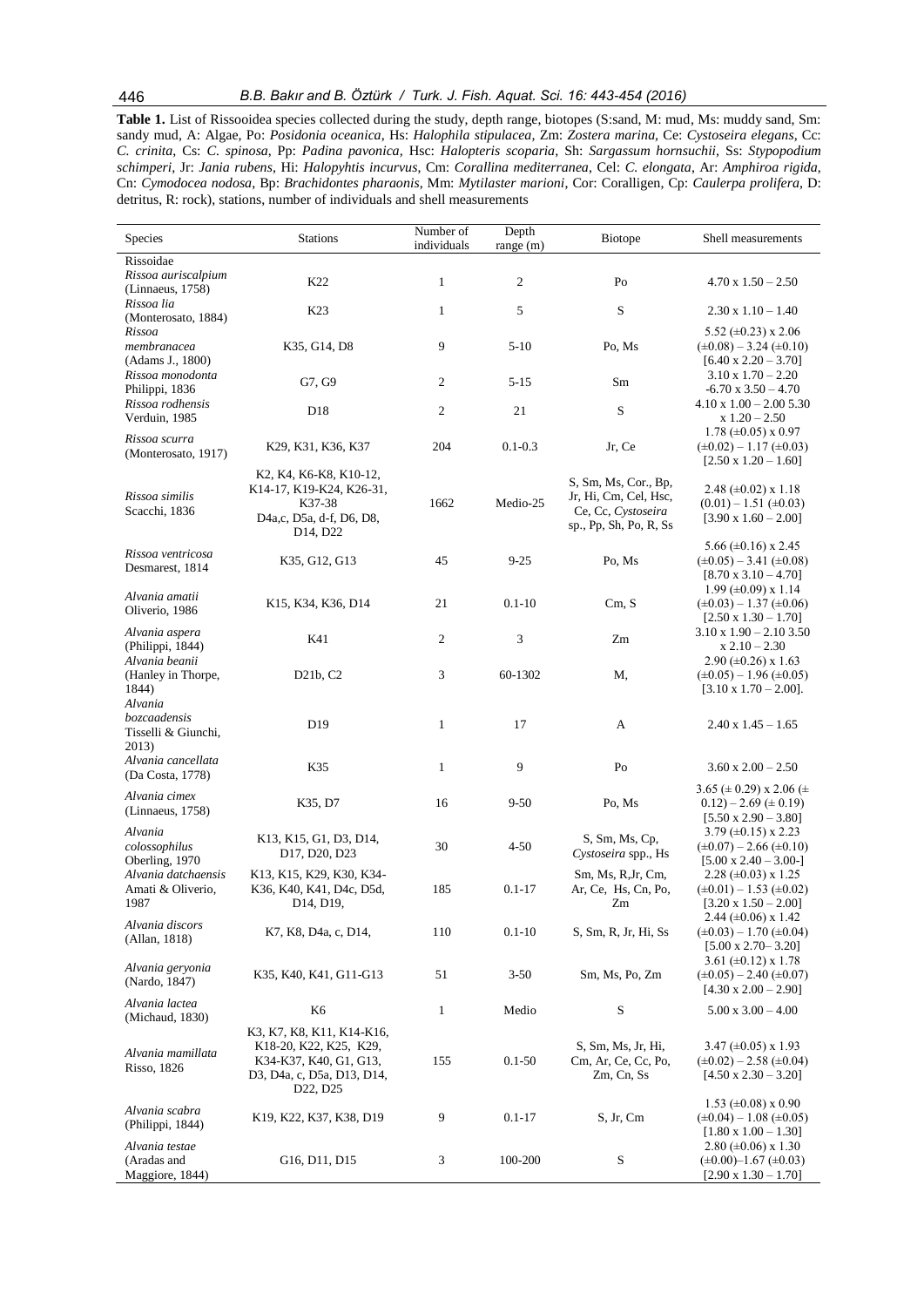## **Table 1.** Continued.

| <b>Species</b>                                                    | <b>Stations</b>                                                                                                                 | Number of<br>individuals | Depth<br>range<br>(m) | Biotope                                          | Shell measurements                                                                                                              |
|-------------------------------------------------------------------|---------------------------------------------------------------------------------------------------------------------------------|--------------------------|-----------------------|--------------------------------------------------|---------------------------------------------------------------------------------------------------------------------------------|
| Pusillina inconspicua<br>(Alder, 1844)                            | G1, G11, G13, D7, D24                                                                                                           | 18                       | 10-50                 | Sm, Ms, Po,<br>Cn                                | $2.27 \ (\pm 0.11) \times 1.28$<br>$(\pm 0.05) - 1.58 (\pm 0.07)$<br>$[2.90 \times 1.60 - 2.00]$                                |
| Pusillina lineolata<br>(Michaud, 1830)                            | K7, K34, G1, G4-G8, D4a-c, e, f,<br>D5a-f, D6, D7                                                                               | 77                       | $0.1 - 50$            | S, M, Sm,<br>Ms, Cm                              | $1.78 \ (\pm 0.08) \times 0.98$<br>$(\pm 0.03) - 1.19 (\pm 0.04)$<br>$[4.00 \times 1.80 - 1.80]$                                |
| Pusillina marginata<br>(Michaud, 1830)                            | K6, K7, K35, K40, K41, G1, G2,<br>G13, D2, D3, D5b, e, f, h, D7,<br>D21a                                                        | 50                       | $3-50$                | S, M, Sm,<br>Ms, Cs, Po,<br>Zm                   | $2.34 \ (\pm 0.10) \times 1.31$<br>$(\pm 0.05) - 1.56 (\pm 0.07)$<br>$[4.00 \times 2.10 - 2.60]$                                |
| Pusillina philippi<br>(Aradas and Maggiore,<br>1844)              | K35, K41, D5f, D14                                                                                                              | 5                        | $0.2 - 10.2$          | S, Ms, Ar,<br>Zm                                 | 2.20 ( $\pm$ 0.10) x 1.16 ( $\pm$<br>$(0.04) - 1.34 \ (\pm 0.05)$<br>$[2.60 \times 1.30 - 1.50]$                                |
| Pusillina radiata<br>(Philippi, 1836)                             | K6, K7, K13-K15, K35, K39-K41,<br>G1, G3, G4, G7, G8, G12-G14,<br>D1, D2, D4a-d, f, g, D5a, b, d-h,<br>D6, D7, D9, D22, D24, BT | 344                      | $0.2 - 50$            | S, M, Sm,<br>Ms, R, Cc,<br>Cm, Hs,<br>Zm, Po, Cn | $2.72 \ (\pm 0.05) \times 1.42$<br>$(\pm 0.04) - 1.79$ ( $\pm 0.05$ )<br>$[5.00 \times 2.20 - 3.10]$                            |
| Setia turriculata<br>Monterosato, 1884                            | K7, K8, K15, K19, K20, K22,<br>K29, K35, G4, D4a, c, D5a, b,<br>D <sub>16</sub>                                                 | 134                      | $0.1 - 200$           | S, M, Sm,<br>Jr, Cm, Cel,<br>Pp, Hsc             | 1.21 ( $\pm 0.06$ ) x 0.75<br>$(\pm 0.03) - 0.90 (\pm 0.04)$<br>$[2.30 \times 1.40 - 1.60]$                                     |
| Setia fusca (Philippi,<br>1841)                                   | K5, BT                                                                                                                          | 2                        | $5 - 30$              | S.Po                                             | $1.20 \times 0.75 - 1.00$                                                                                                       |
| Benthonella tenella<br>(Jeffreys, 1869)                           | C <sub>1</sub>                                                                                                                  | 8                        | 852                   | М                                                | $2.50 \times 2.00 - 2.00$                                                                                                       |
| Crisilla semistriata<br>(Montagu, 1808)                           | K35                                                                                                                             | $\tau$                   | $0.1 - 3$             | Cm, R                                            | 1.63 ( $\pm$ 0.06) x 0.97 ( $\pm$ )<br>$(0.03) - 1.26 \ (\pm 0.05)$<br>$[2.10 \times 1.10 - 1.40]$<br>2.32 ( $\pm$ 0.19) x 1.08 |
| Manzonia crassa<br>(Kanmacher, 1798)                              | K7, K13, K15, K35                                                                                                               | 6                        | $1-9.2$               | S, Hs, Po                                        | $(\pm 0.05) - 1.47 (\pm 0.10)$<br>$[2.90 \times 1.30 - 1.80]$                                                                   |
| Obtusella macilenta<br>(Monterosato, 1880)                        | G1, G16                                                                                                                         | $\overline{4}$           | 50-200                | M, Sm                                            | $0.64$ (±0.18) x 0.45<br>$(\pm 0.13) - 0.50 (\pm 0.14)$<br>$[1.00 \times 0.65 - 0.70]$                                          |
| Rissoina<br>bertholleti<br><b>Issel</b> , 1869                    | K7, K12, K14, K15, D14                                                                                                          | 13                       | $0,1-10$              | S, Cor.                                          | 6,02 $(\pm 0.29)$ x 2,32<br>$(\pm 0.07) - 3.27$ $(\pm 0.14)$<br>$[7,10 \times 2,60 - 4,00]$                                     |
| Rissoina brugiueri<br>(Payraudeau, 1826)                          | K6, K12, K14, K15, K35, K40,<br>K41, G13, D3, D4a, D5d, D14,<br>D <sub>22</sub>                                                 | 35                       | Medio-<br>25          | S, Sm, Ms,<br>Cc, Zm, Po                         | 4.38 $(\pm 0.13)$ x 1.73<br>$(\pm 0.04) - 2.58$ ( $\pm 0.07$ )<br>$[5.90 \times 2.70 - 3.50]$                                   |
| Barleeidae<br>Barleeia unifasciata<br>(Montagu, 1803)<br>Caecidae | K3                                                                                                                              | $\mathbf{1}$             | $0.2 - 3$             | $\mathbb{R}$                                     | $3.50 \times 1.70 - 2.30$                                                                                                       |
| Caecum clarkii<br>Carpenter, 1859                                 | K <sub>6</sub>                                                                                                                  | $\mathbf{1}$             | 0.2                   | Pp                                               | $1.10 \times 0.25$                                                                                                              |
| Caecum trachea<br>(Montagu, 1803)<br>Hydrobiidae                  | G1, D5f, D6                                                                                                                     | 4                        | $10.2 - 50$<br>Sm, Ms |                                                  | 1.54 ( $\pm$ 0.17) x 0.29 ( $\pm$ 0.02) [2.40 x<br>0.50]                                                                        |
| Ecrobia ventrosa<br>(Montagu, 1803)                               | K1, K9, K30, K32-34, G10, D4c,<br>D <sub>4f</sub> , D <sub>5b,e</sub> , f, D <sub>6</sub> , D <sub>9</sub>                      | $0.1 -$<br>3823<br>75    |                       | S, M, Sm, Ms, Jr,<br>Mm, Bp                      | $1.65 \ (\pm 0.07) \times 0.93 \ (\pm 0.03)$<br>$-1.20$ (±0.04) [4.30 x 2.00 $-$<br>2.70]                                       |
| Iravadiidae                                                       |                                                                                                                                 |                          |                       |                                                  | 1.92 ( $\pm$ 0.16) x 0.86                                                                                                       |
| Hyala vitrea (Montagu,<br>1803)                                   | G <sub>2</sub> , G <sub>14</sub> , G <sub>15</sub> , D <sub>10</sub> , D <sub>12</sub>                                          | 11                       | $5 - 100$             | M, Ms                                            | $(\pm 0.03) - 1.41 (\pm 0.10)$<br>$[2.60 \times 1.10 - 1.90]$                                                                   |
| Tornidae<br>Tornus subcarinatus<br>(Montagu, 1803)                | K6-8                                                                                                                            | $\overline{4}$<br>Medio  | S,<br>Jr              |                                                  | 1.28 ( $\pm$ 0.08) x 1.78 ( $\pm$ 0.09) – 1.18 ( $\pm$ 0.08)<br>$[1.40 \times 1.90 - 1.30]$                                     |
| Tornus mienisi van<br>Aartsen, Carrozza &<br>Menkhorst, 1998      | D <sub>8</sub>                                                                                                                  | $\mathbf{1}$             |                       | 10<br>Ms                                         | $0.60 \times 1.30 - 0.55$                                                                                                       |
| Circulus striatus<br>(Philippi, 1836)<br>Truncatellidae           | K5                                                                                                                              | $\mathbf{1}$             |                       | 5<br>${\bf S}$                                   | $0.85 \times 1.35 - 0.65$                                                                                                       |
| Truncatella<br>subcylindrica<br>(Linnaeus, 1767)                  | G12                                                                                                                             | $\mathbf{1}$             | 25                    | Ms                                               | $4.30 \times 1.30 - 2.10$                                                                                                       |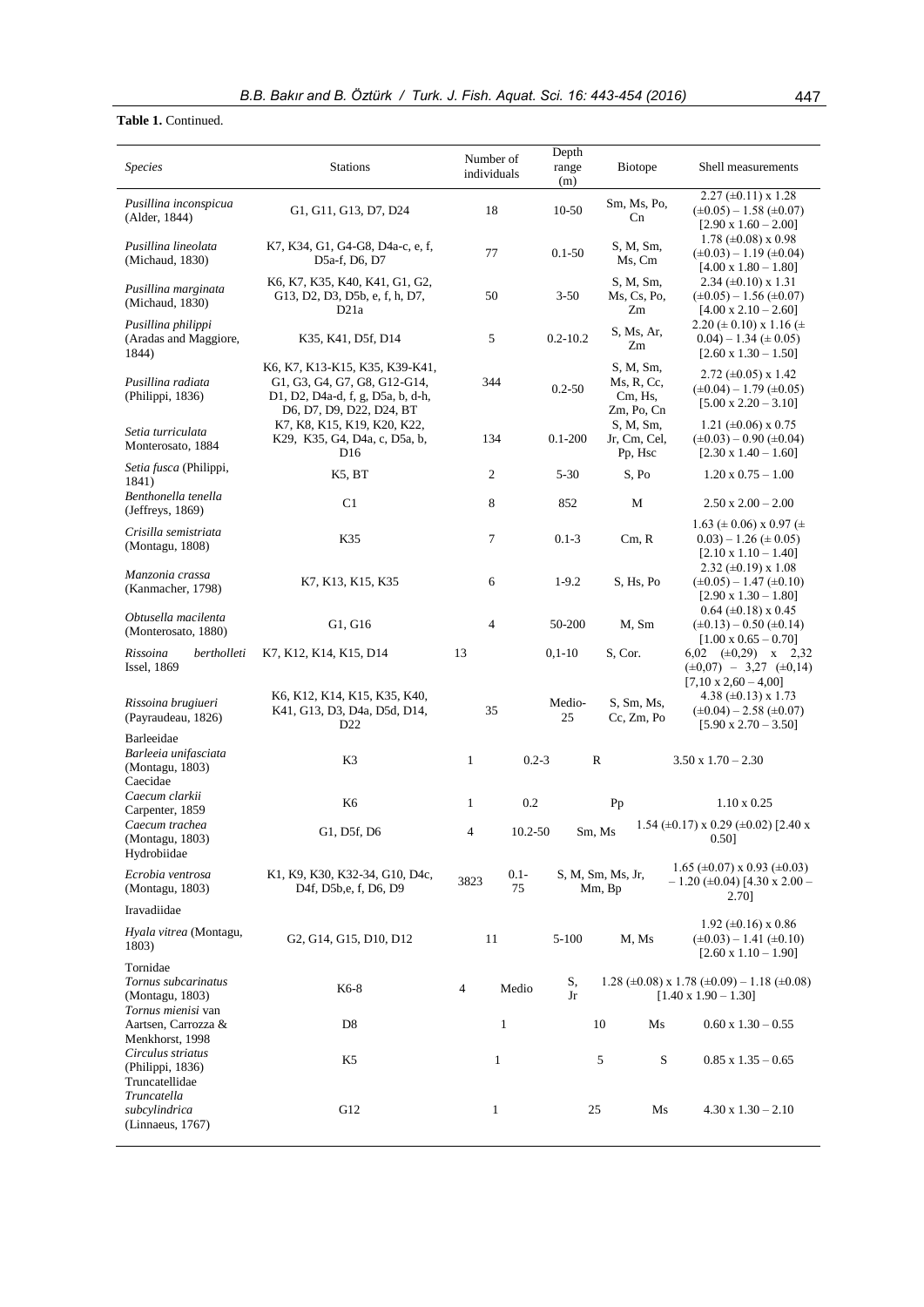

Figure 2. Frontal view of the identified species in the present study:

1. *R. auriscalpium* (h=4.7 mm), 2. *R. lia* (h=2.3 mm), 3. *R. membranacea* (h=5.6 mm), 4. *R. monodonta* (h=6.7 mm), 5. *R. rodhensis* (h=4.1 mm), 6. *R. scurra* (h=2.0 mm), 7. *R. similis* (h=2.9 mm), 8. *R. ventricosa* (h=8.5 mm), 9. *A. amatii* (h=2.3 mm), 10. *A. aspera* (h=3.1 mm), 11. *A. bozcaadensis* (h=2.4 mm), 12. *A. cancellata* (h=3.6 mm), 13. *A. cimex* (h=5.1 mm), 14. *A. colossophilus* (h=5.0 mm), 15. *A. datchaensis* (h=2.8 mm), 16. *A. discors* (h=5.0 mm), 17. *A. geryonia* (h=4.0 mm), 18. *A. lactea* (h=5.0 mm), 19. *A. mamillata* (h=4.4 mm), 20. *A. scabra* (h=1.6 mm), 21. *A. testae* (h=2.3 mm).



**Figure 3.** Frontal view of the identified species in the present study (*continued*): 22. *P. inconspicua* (h=2.6 mm), 23. *P. lineolata* (h=3.6 mm), 24. *P. marginata* (h=3.5 mm), 25. *P. philippi* (h=2.6 mm), 26. *P. radiata* (h=4.8 mm), 27. *S. turriculata* (h=1.2 mm), 28. *S. fusca* (h=1.2 mm), 29. *B. tenella* (h= 2.5 mm), 30. *C. semistriata* (h=2.1 mm), 31. *M. crassa* (h=2.3 mm), 32. *R. bertholleti* (h=6.3 mm), 33. *R. bruguieri* (h=5.9 mm), 34. *B. unifasciata* (h=3.5 mm), 35. *C. clarkii* (h=1.1 mm), 36. *C. trachea* (h=2.4 mm), 37. *E. ventrosa* (h=4.3 mm), 38. *H. vitrea* (h=2.6 mm), 39. *C. striatus* (d=1.3 mm), 40. *T. subcarinatus* (d=1.4 mm), 41. *T. mienisi* (d=1.3 mm), 42. *T. subcylindrica* (h=4.3 mm).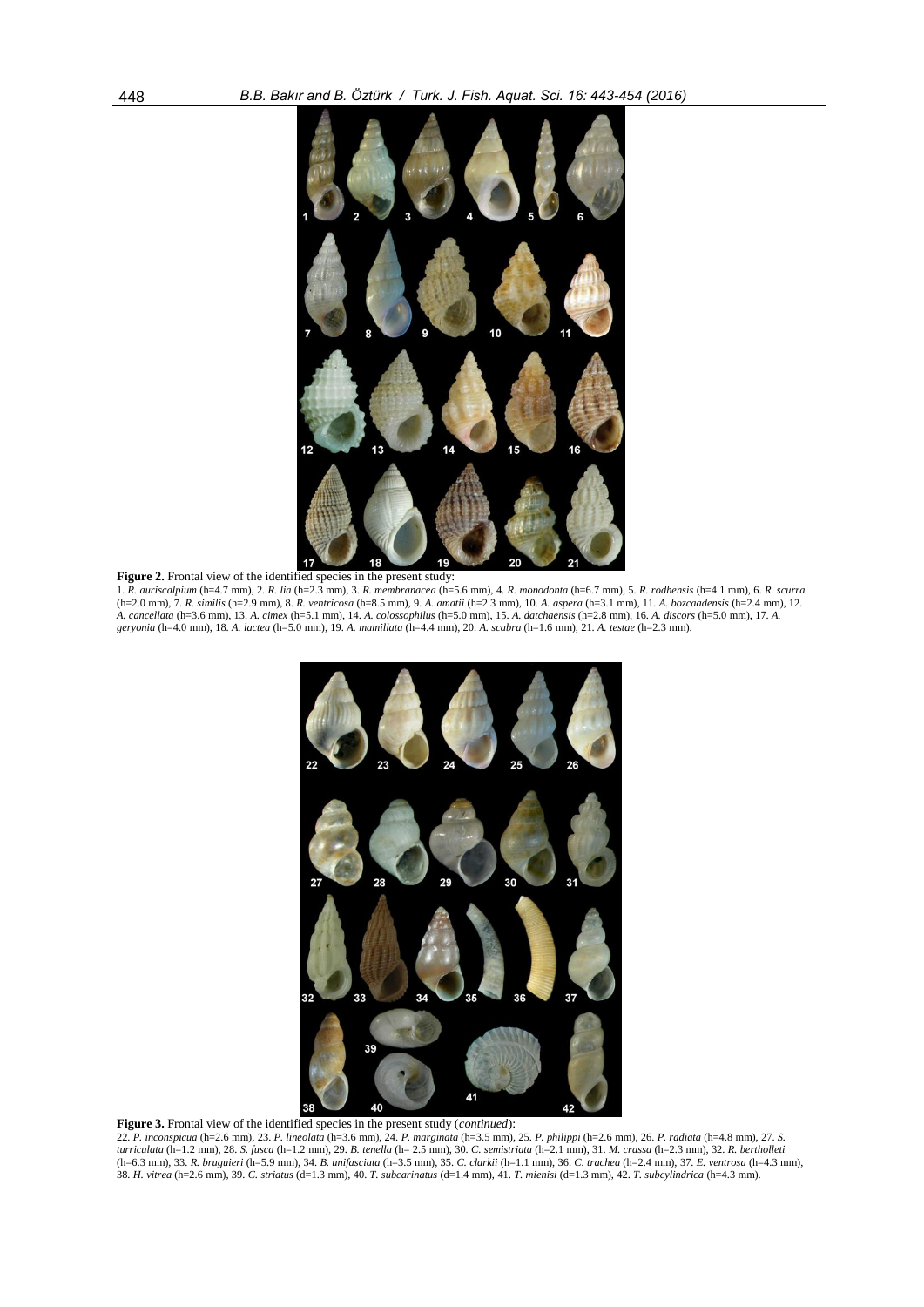

**Figure 4.** *Obtusella macilenta*: frontal (A, B, C) and dorsal (D) views of three specimens (A=1 mm, B=0,8 mm, C=D=0,75 mm).



**Figure 5.** *Alvania beanii*: frontal view of a specimen and its protoconch (B) (A=3,1 mm).

57, figure 5-6; Aartsen, 1982: 20, figure 5-6; Gianuzzi-Savelli *et al.*, 1997: 104, figs. 409-412; Scaperrotta *et al.*, 2011: 55.

#### **Material:** D21b: 2, C2: 1 specimens.

Shell conical, moderately slim, with 4 convex teleoconch whorls. Protoconch planctotrophic. On the body whorl there is a sculpture of 6-7 spiral cords and 24-26 axial ribs. Aperture rounded and labrum thickened. Shell dirty white or dark brown in colour.

The mean dimensions of three recorded specimens are 2.90 ( $\pm$ 0.26) x 1.63 ( $\pm$ 0.05) – 1.96  $(\pm 0.05)$  mm [3.10 x 1.70 – 2.00 mm].

**Distribution:** Eastern Atlantic Ocean and Mediterranean Sea (Hudenbick and Warén, 1969; Bogi *et al.*, 1984; Avila, 2000). *Turkish coasts*: Sea of Marmara (Ostroumoff, 1894; Marion, 1898), Aegean Sea (Demir, 2003) and Levantine Sea (the present study).

#### **Ecological Data**

Considering all the samples taken from the area, *E. ventrosa* attracted attention as the most abundant species with 3823 specimens (54% of the total number), following by *R. similis* (1662 specimens and

24%) and *P. radiata* (344 specimens and 5%) respectively.

The most common species in the area was *R. similis* (found in 40% of the samples), pursuing by *A. mamillata* (30%) and *P. radiata* (28%). The other taxa was found to have a rare distribution along the Turkish Levantine coast.

Regarding the biotopes, *P. radiata*, and *R. similis* were encountered almost in all kind of biotopes, except for *Jania rubens* and *Caulerpa prolifera* respectively, although, some species prefer only a single biotope type. For example, *A. lactea* was encountered in sandy materials only, whereas *R. auriscalpium*, *A. aspera* and *A. cancellata* inhabit phanerogam meadows (Table 1).

The rissooid species investigated in the present study was examined in terms of distribution according to depth. 38 species (86%) were found at depths ranging between 0 and 50 m, and the remained 6 species (14%) were encountered at stations deeper than 50 m (50-1302 m). Only *Benthonella tenella* and *Alvania beanii* attracted attention as species with distribution over the littoral depths found at 852 and 1302 m.

Rissooidea species in samples taken by using a quadrat frame and van Veen Grap was compared according to the biotopes given in Table 2. The sandy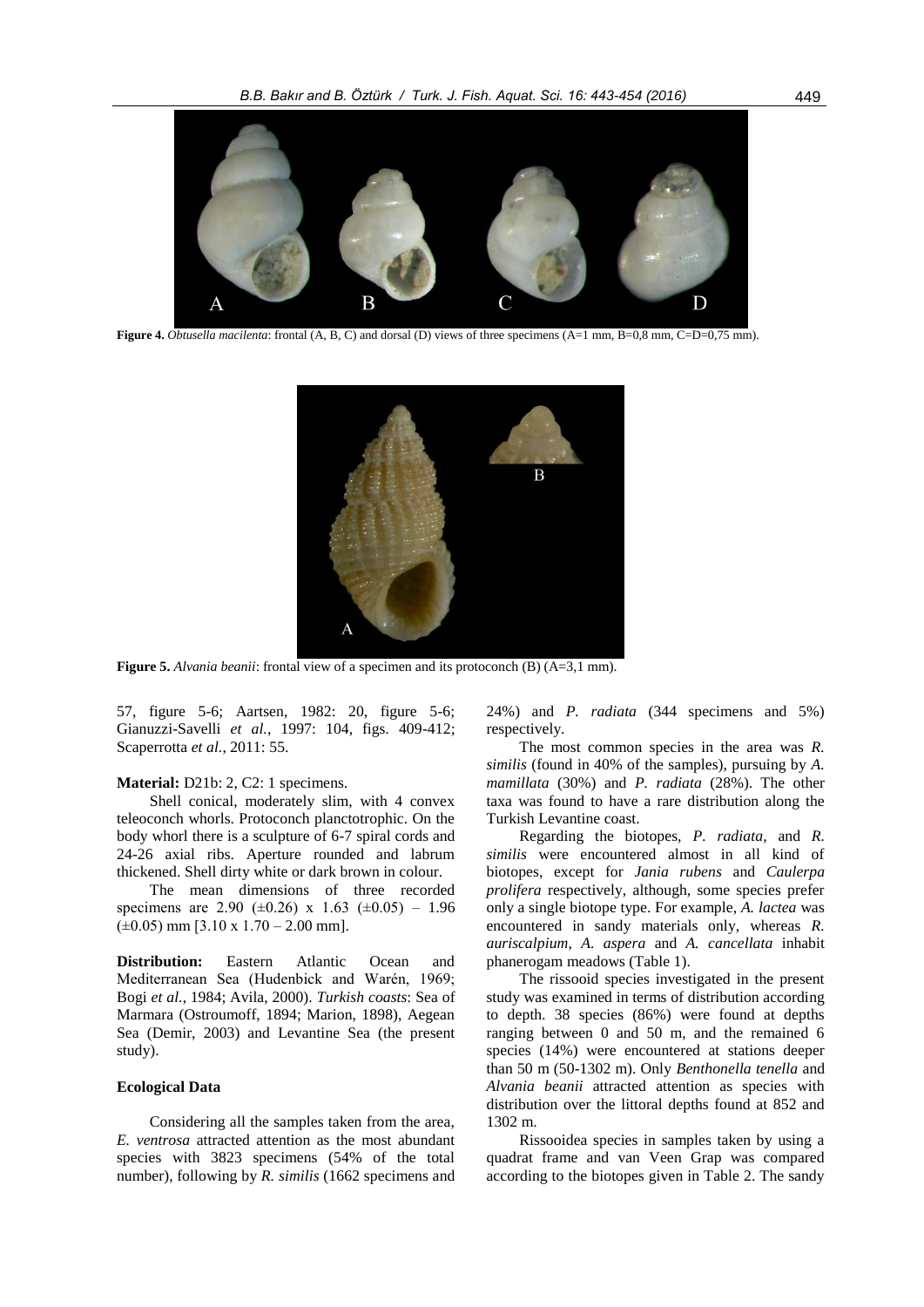biotopes were found to have the highest number of species (18 species), following by substrates being mixture of mud and sand and different phanerogams such as *Halophila stipulacea, Zostera marina* and *Posidonia oceanica* (17 species) and red algae (*Halophytis incurvus*, *Corallina mediterranea*, *Corallina elongata*, *Amphiroa rigida*) (11 species). The highest number of individuals was found at rocky bottoms inhabiting by *Brachidontes pharaonis* and *Mytilaster marioni* (3812 ind.), pursuing by *Jania rubens* (1389 ind.) and brown algae (*Cystoseira elegans, Cystoseira crinita, Padina pavonica*, *Halopteris scoparia* and *Sargassum hornsuchii*) (629 ind.) (Table 2).

The dominancy and frequency of the species depend on the biotopes. The sandy bottoms were dominated by *R. similis* (21%) and *A. mamillata* (19%), while *P. radiata* and *P. lineolata* were important in terms of dominance and frequency values in muddy and sandy bottoms. *Pusillina radiata*  also attracted attention with its highest dominancy and frequency values in phanerogams. The most dominant and abundant species in hard substrata was *Ecrobia ventrosa* (in rocky bottoms and mussel's populations), *Rissoa similis* in brown algae and at bottoms inhabiting by *J. rubens*. At bottoms covered by red algae (except for *J. rubens*), *Alvania mamillata* was the most abundant species (57%) (Table 2).

According to BIOENV analysis, the most important environmental parameters causing grouping among the stations according to biotopes, were: 1) sand biotopes: temperature and salinity ( $pr=0,45$ ); 2) biotopes consisting of mud and sand: oxygen, temperature, silica and phosphate (pr=0,58); 3) phanerogams: pH and total inorganic nitrogen (pr=0,19); 4) bottoms covered by *J. rubens*: silica and total inorganic nitrogen (pr=0,15); 5) other red algae (except for *J. rubens*): salinity and pH (pr=0,84); 6) brown algae: salinity (pr=0,58) and 7) rocky and mussel's biotopes: temperature and phosphate (pr=0,37) (Figure 6 and 7).

#### **Discussion**

A total of 44 species and 7066 individuals belonging to the superfamily Rissooidea were encountered in the present study performed along the Turkish Levantine coast. Among the identified species, *Obtusella macilenta* and *Alvania beanii* are new records to the Turkish Levantine coast. *O. macilenta* was previously reported by Demir (2003) as a suspicious record from the Turkish Aegean coast.

On the other hand, *E. ventrosa* was the mostly distributed in lagoons and brackish waters (Giusti and Pezzoli, 1982). As it was mostly encountered at the stations in Beymelek Lagoon (St. K32 and St. K33), where the salinity was the lowest one (‰14,4) in the present study.

Along the Turkish coasts, *Rissoa similis,* which was the species with the most common distribution in the sampling area, was the first recorded by Ostroumoff (1894) in the Sea of Marmara and later the species was reported from different localities and biotopes at depths up to 49 m (Barash and Danin, 1992; Öztürk *et al.*, 2008; Bitlis-Bakır *et al.*, 2012).

The highest number of species was established at sandy bottoms (18 species). A similar result concerning the biotope preference of the Rissooidea species was also indicated in the studies by Fretter and Graham (1978), Çınar *et al.* (2012) and Bitlis Bakır *et al.* (2012).

The bathymetric features were concordant with the information given by Avila *et al.* (2012) for the Rissoidae species originated from the Atlantic Ocean and Mediterranean Sea. According to the last study, out of 542 studied species, 329 species (61%) were found at depths between 0 and 50 m, and 146 species (27%) were found at depths over than 50 m.

*Benthonella tenella*, although in the Mediterranean Sea is known to be distributed at depths between 108-4000 m (Warén, 1974 and Danovaro *et al.*, 2010), the species is one of the few deep-sea gastropods having distribution down to 5500

| <b>Biotopes</b>                  | R  | S  | N    | Dominant species(%)                         | Frequent species (%)                        |
|----------------------------------|----|----|------|---------------------------------------------|---------------------------------------------|
| Soft substratum                  |    |    |      |                                             |                                             |
| Sand                             | 19 | 18 | 132  | $R.$ similis $(21\%)$<br>A. mamillata (19%) | A. mamillata (50%)                          |
| Mud and Sand                     | 16 | 17 | 120  | P. radiata $(34%)$<br>P. lineolata $(27%)$  | P. radiata $(47%)$<br>P. lineolata $(40\%)$ |
| Phanerogams                      | 12 | 17 | 300  | P. radiata $(38%)$<br>A. geryonia $(16\%)$  | P. radiata $(58%)$<br>A. mamillata (50%)    |
| Hard substratum                  |    |    |      |                                             |                                             |
| Rock and mussels                 | 6  | 3  | 3812 | E. ventrosa $(99.9\%)$                      | E. ventrosa $(67%)$                         |
| Brown algae                      | 9  | 5  | 629  | $R.$ similis $(89\%)$                       | $R.$ similis $(89\%)$                       |
| Jania rubens                     | 23 | 9  | 1389 | $R.$ similis $(69\%)$                       | $R.$ similis $(87%)$                        |
| Red algae (except for J. rubens) | 7  | 11 | 176  | A. discors (30%)<br>A. datchaensis (25%)    | A. mamillata (57%)<br>$R.$ similis $(57%)$  |

**Table 2.** The number of samples taken in the area (R), number of species (S), individuals (N), and dominant and frequent species found in the sampled biotopes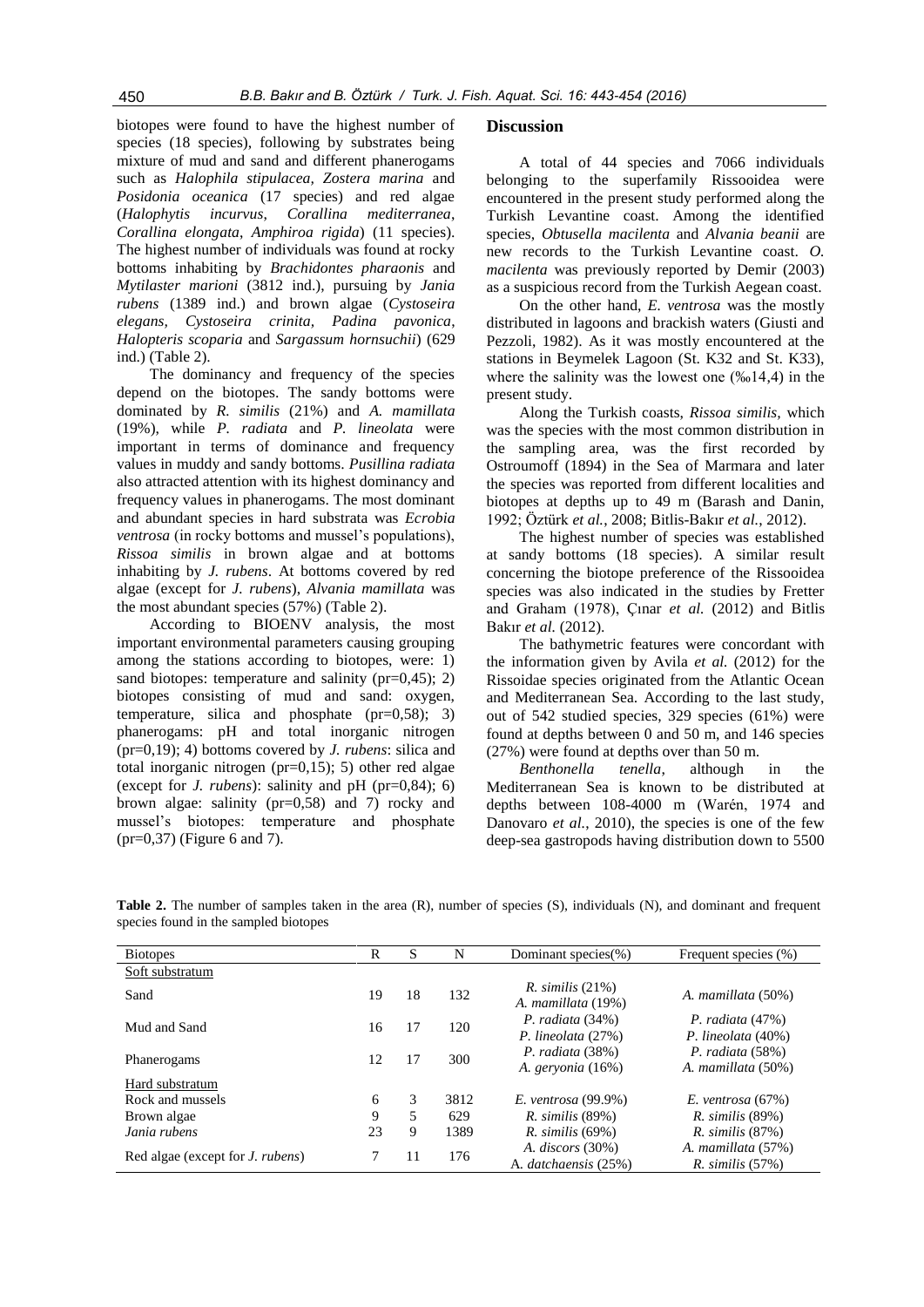

**Figure 6**. The relation between the environmental parameters and the species associations in the various biotopes (sand, mixture of sand and mud, phanerogams).



Figure 7. The relation between the environmental parameters and the species associations in the other biotopes (i. e., *J. rubens*, other red algae, brown algae, rocks and mussels).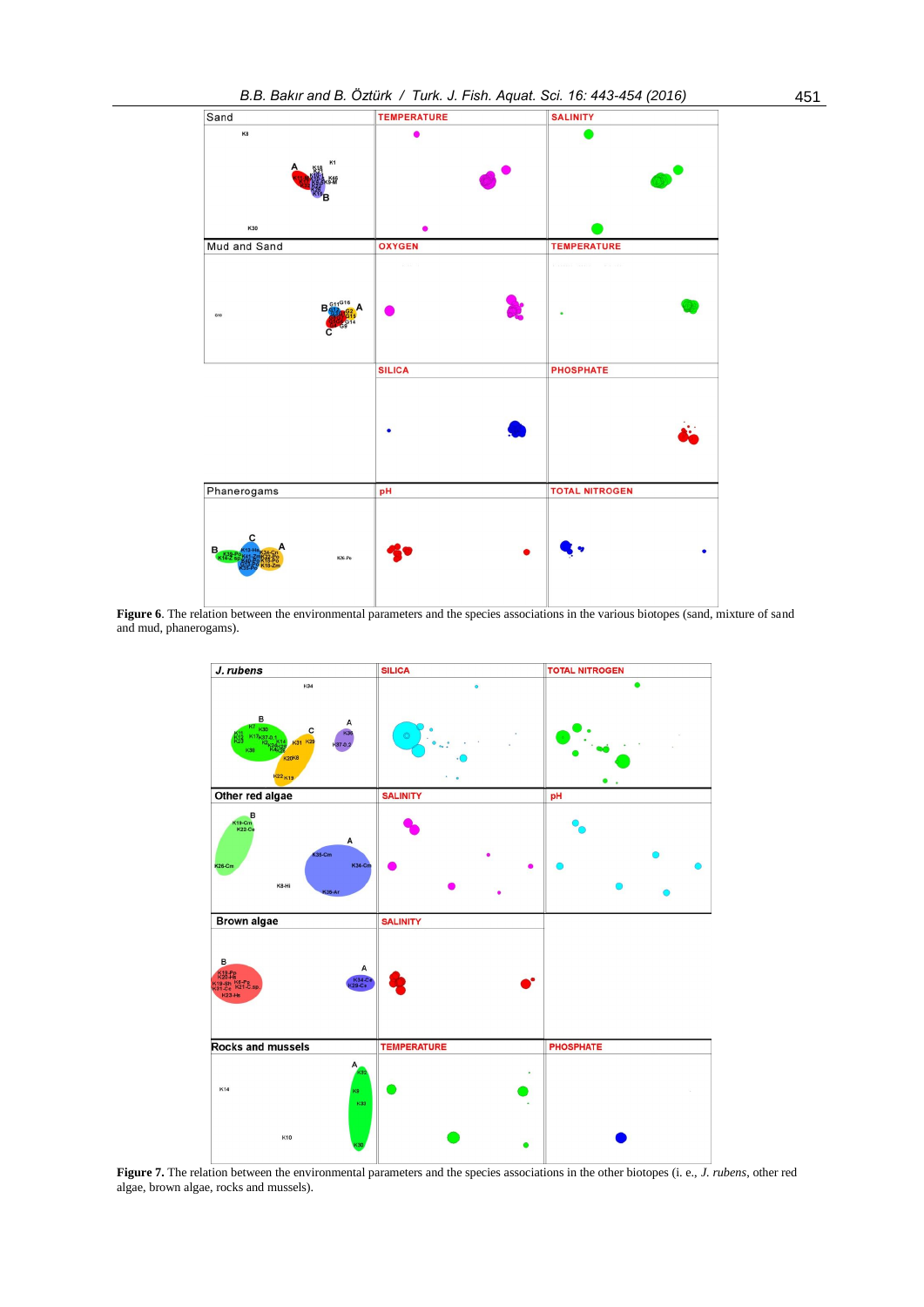m depth (Bouchet and Warén, 1993).

Some of the Rissooidea species (*Rissoa auriformis, R. guerinii, R. splendida, R. variabilis, Alvania dorbignyi*, *A. fractospira, Alvania lanciae, A. corona, A. lineata, A. carinata,, A. cimicoides, A. schwartziana, Botryphallus epidauricus, Rissoina ambigua, Caecum armoricum, C. auriculatum, C. sepimentum, Paludinella littorina, Parastrophia asturiana* and *Hydrobia acuta*) reported in the previous studies from the Turkish Levantine coasts (Öztürk *et al.*, 2014), were not encountered in the present study, probably due to their rare distribution in the eastern Mediterranean. For example, *Alvania lanciae* and *A. carinata*, showing the widespread distribution in the Western Mediterranean (Borja and Muxika, 2001; Amati, 2012) have been rarely recorded along the Turkish coasts.

The majority of the considered species in the present study are with Atlanto-Mediterranean origin or Mediterranean endemics, except for *Rissoina bertholleti*, which originated outside the Mediterranean Sea. The last species introduced probably via the Suez Canal was the first recorded along the Israeli coasts in 1965 (Barash and Danin, 1973). Then the species expanded its distribution range to the Cyprus and Turkish coasts (Bogi *et al.*, 1989; Enzenross *et al.*, 1990). Another alien species belonging to the same genus is *Rissoina ambigua*, which was not encountered in the present study. The species is normally distributed in the Indo-Pacific Ocean and Red Sea (Draper, 1987; Janssen *et al.*, 2011), and was the first recorded along the Turkish coasts by Mienis (2004). Although it was not included in the list of the Mediterranean mollusc species published by Coll *et al.* (2010), maybe due to inadequate information, a shell of the species was recently found near Kale (Hatay), Turkey (Öztürk *et al.*, 2015).

The present study was performed with the aim to contribute to the knowledge of rissooids distributed along the Turkish Levantine coast. At the present, 64 species are known to be distributed along the mentioned coast (Öztürk *et al.*, 2014 and the present study). But, probably in the near future, their number would be increased due to the studies that would be carried along the mentioned coast or incoming of alien species to the area by different ways. Thus, the biodiversity is a dynamic process, being constantly changing.

#### **Acknowledgements**

A part of the material considered in the present study was recorded within the project 111Y268 supported by TUBITAK (Scientific and Technical Research Council of Turkey).

#### **References**

Aartsen, JJ van. 1975.*Alvania vermaasi* nov. spec., a new

species of Gastropod from the Gulf of Algeciras (Spain). Basteria, 39 (3-6): 91-96.

- Aartsen, JJ van.1977. Revision of the East Atlantic and Mediterranean Caecidae. Basteria, 41: 7-19.
- Aartsen, JJ van.1982. Sinoptic tables of Mediterranean and European Conchology (Gen. *Alvania*). La Conchiglia, 14: (166-167): 20-21.
- Aartsen, JJ van, Barash, A. and Carrozza, F. 1989. Addition to the Knowledge of the Mediterranean Mollusca of Israel and Sinai. Bollettino Malacologico, 25 (1-4): 63-76.
- Aartsen, JJ van, Carrozza, F. and Menkhorst, H.P.M.G. 1998. *Tornus mienisi*, a new species of *Tornus* from the Eastern Mediterranean (Mollusca: Prosobranchia). Bollettino Malacologico, 33 (9-12): 135-138.
- Aartsen, JJ van, andVerduin, A. 1978. On the conchological identification of *Cingula (Setia) fusca* (Philippi, 1841), *Cingula (Setia) turriculata* (Monterosato, 1884), and *Cingula (Setia) inflata* (Monterosato, 1884), marine gastropods from the Mediterranean. Basteria, 42: 27-47.
- Aartsen, JJ van, and Verduin, A. 1982. European marine Mollusca: notes on less well-known species 5. *Cingula* (*Setia*) *macilenta* (Monterosato, 1880) and *Rissoa concinnata* Jeffreys, 1883. Basteria, 46: 127- 128.
- Amati, B. 1986. Il Genere *Obtusella* Cossmann, 1921, Nei Mari Europei (Gastropoda: Prosobranchia). Notizario CISMA, 7-8: 57-63.
- Amati, B. 2012. *Alvania consociella* Monterosato, 1884 junior synonym of *Alvania lanciae* (Calcara, 1845) (Prosobranchia, Rissoidae). Bollettino Malacologico, 48: 116-121.
- Arconada, B. Rolan, E. and Boeters, H.D. 2007. A revision of the genus *Alzoniella* Giusti and Bodon, 1984 (Gastropoda, Caenogastropoda, Hydrobiidae) in the Iberian Peninsula and its implication for the systematics of the European hydrobiid fauna. Basteria,71 (4-6): 113-156.
- Avila, S.P. 2000. The shallow-water Rissoidae (Mollusca, Gastropoda) of the Azores and some aspects of their ecology. Iberus, 18 (2): 51-76.
- Avila, S.P., Goud, J. and de Frias Martins, A.M. 2012. Patterns of Diversity of the Rissoidae (Mollusca: Gastropoda) in the Atlantic and the Mediterranean Region. The Scientific World Journal, 1-30. doi: 10.1100/2012/164890.
- Barash, A. and Danin, Z. 1973. The Indo-Pacific species of Mollusca in the Mediterranean and notes on a collection from the Suez Canal. Israel Journal of Zoology, 21 (3-4): 301-374.
- Barash, A. and Danin, Z. 1992. Annotated List of Mediterranean Molluscs of Israel and Sinai. The Israel Academy of Sciences and Humanities. Jerusalem, Israel, 405 pp.
- Bellan-Santini, D. 1969. Etude floristuque et faunistique de quelques peuplements infralittoraux de subsrat rocheus. Recueil des Travaux de la Station Marine d'Endoume, 26 (41): 237-298.
- Bitlis, B., Özturk, B., Doğan, A. and Önen, M. 2010. Systematic and ecological features of some Mollusca species distributed along the Marmara Sea coast. Symposium of Sea of Marmara 2010; 2–26 September 2010; İstanbul, 253–265 pp.
- Bitlis-Bakır, B., Öztürk, B., Doğan, A. and Önen, M. 2012. Mollusc Fauna of Iskenderun Bay with a Checklist of the Region. Turkish Journal of Fisheries and Aquatic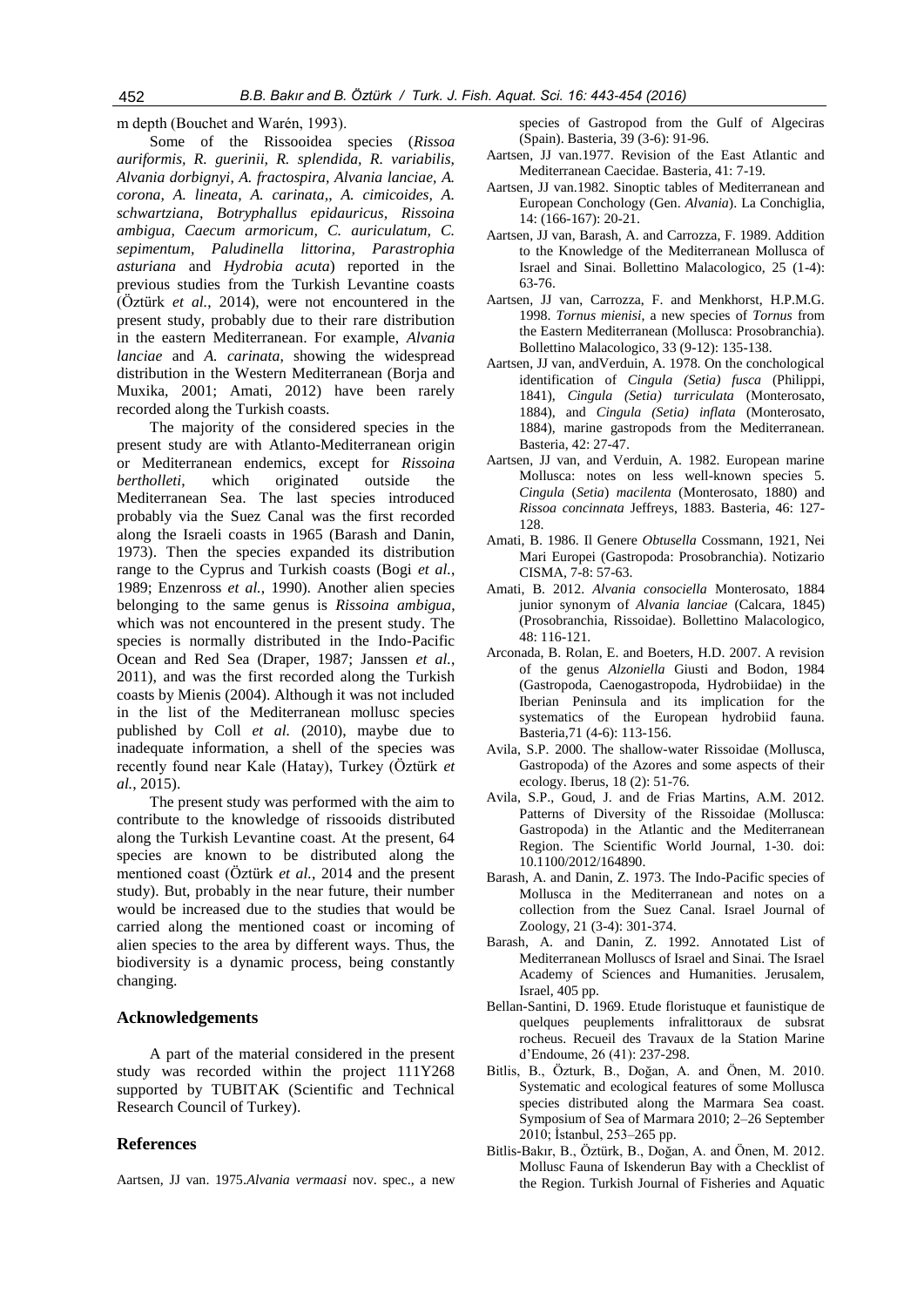Sciences, 12: 171-184. doi: 10.4194/1303-2712 v12\_1\_20.

- Bogi, C., Coppini, M. and Margelli, A. 1984. Contribution to the Knowledge of the Malacofauna North Tyrrhenean Sea The genus *Alvania*. La Conchiglia, 15: 180-181.
- Bogi, C., Cianfanelli.S. and Talenti, E. 1989. La Malacofauna Dell'Isola Di Cipro. CISMA, 187-214.
- Borja, A. and Muxika, I. 2001. Actualizacion del catalogo de los moluscos marinos de la costa vasca, en campanas realizadas por AZTI. Iberus, 19 (2): 67-85.
- Bouchet, P. and Warén, A. 1993. Revision of the Northeast Atlantic bathyal and abyssal Mesogastropoda. Bollettino Malacologico, 3: 579-840.
- Çınar, M.E., Katagan, T., Öztürk, B., Dagli, E., Açik, S., Bitlis, B., Bakir K. and Dogan, A. 2012. Spatiotemporal distributions of zoobenthos in Mersin Bay (Levantine Sea, eastern Mediterranean) and the importance of alien species in benthic communities. Marine Biology Research, 8: 954–968. doi: 10.180/17451000.2012.706305
- Clarke, K.R. and Warwick, R.M. 2001. Change in marine communities: an approach to statistical analysis and interpretation, 2nd edition. PRIMER–E, Plymouth.
- CLEMAM, 04.06.2015, [http://www.somali.asso.fr/clemam/index.php.](http://www.somali.asso.fr/clemam/index.php)
- Coll, M., Piroddi, C., Steenbeek, J., Kaschner, K., Lasram, F.B.R., Aguzzi, J., Ballesteros, E., Bianchi, C.N., Corbera, J., Dailianis, T. *et al.* 2010. The Biodiversity of the Mediterranean Sea: Estimates, Patterns, and Threats. Plos One, 5 (8): 35.
- Danovaro, R., Company, J.B., Corinaldesi, C., D'Onghia, G., Galil, B., Gambi, C., Gooday, A.J., Lampadariou, N., Luna, G.M., Morigi, C., Olu, K., Polymenakou, P., Ramidez-Llodra, E., Sabbatini, A., Sarda, F., Sibuet, M. and Tselepides, A. 2010. Deep-Sea Biodiversity in the Mediterranean Sea: The Known, the Unknown, and the Unknowable. Plos one, 5 (8): 1-25.
- Delongueville, C. and Scaillet, R. 2014. *Rissoa parva* (da Costa, 1778) presence en Mer d'Alboran. Xenophora, 8-12.
- Demir, M. 2003. Shells of Mollusca collected from the seas of Turkey. Turkish Journal of Zoology, 27: 101–140.
- Draper, B.C. 1987. A comparison of the Minute Marine Shells of the Midway Islands with those of the Island of Hawaii. The Western Society of Malacologists Annual Report, 19: 16.
- Enzenross, L., Enzenross, R. and Niederhöfer, H.J. 1990. Wissenschaftlich interessante Funde aus der Sammlung Enzenross (Marine Invertebraten). Jahreshefte der Gesellschaftten fure Naturkunde in Wuerttemberg. Jahreshefte der Gesellschaftten fure Naturkunde in Wuerttemberg, 145: 283–294.
- Forbes, E. 1844. Report on the Mollusca and Radiata of the Aegean Sea, and on their distribution, considered as bearing on Geology. Report of the Thirteenth Meeting of the British Association for the Advancement of Science Held at Cork i August 1843.London, 130–193 pp.
- Fretter, V. and Graham, A. 1978.The Prosobranch Molluscs of Britain and Denmark Part.4 Marine Rissoacea. Journal of Molluscan Studies, 6: 54-241.
- Gianuzzi-Savelli, R., Pusateri, F., Palmeri, A. and Ebreo, C. 1997. Atlas of the Mediterranean Seashells (Caenogastropoda part 1: Discopoda-Heteropoda). Edizioni Evolver, Rome 2: 258.
- Giusti, F. and Pezzoli, E. 1982. Notulae Malacologicae,

XXIX – Glı Hydrobiidae Salmastri Delle Acque Costiere Italiane: Primi Cenni SullaSistematica Del Gruppo E Sui Caratteri Distintivi Dele Singole Morfospecie. Lavori S.I.M 21: 117-148.

- Gofas, S. 2007. Rissoidae (Mollusca: Gastropoda) from northeast Atlantic seamounts. Journal of Natural History, 41 (13-16): 779-885.
- Gofas, S. 2010. A new *Manzonia* (Gastropoda: Rissoidae) from northwestern Morocco. Iberus, 28 (1): 91-96.
- Hudenbick, B. and Warén, A. 1969. Smasnackor vid svenska vastkusten 1. Slaktet *Alvania*, Sartryck ur Göteborgs Naturhistoriska Museums Arstryck 55-61.
- Janssen, R., Zuschin, M. and Baal, C. 2011. Gastropods and their habitats from the northern Red Sea (Egypt: Safaga) Part 2: Caenogastropoda: Sorbeoconcha and Littorinimorpha. Annelen des Naturhistorischen Museums in Wien, Serie A 113: 373-509.
- Kocataş, A. 1978. İzmir Körfezi Kayalık Sahillerinin Bentik Formları Üzerinde Kalitatif ve Kantitatif Araştırmalar. Ege Üniversitesi Fen Fakültesi Monografiler 12: 1– 93.
- Marion, A.F. 1898. Notes sur la faune des Dardanelles et du Bosphore. Annual Museum History Natural Marseille (ser: 2) Bulletin Notes Zoologiques, Geologiques, Paleontologiques 1: 163-182.
- Mienis, H.K. 2004. New data concerning the presence of Lessepsian and other Indo-Pacific migrants among the molluscs in the Mediterranean Sea with emphasize on the situation in Israel. In: Öztürk B, Salman A, editors. 1st National Malacology Congress; 1–3 September 2004; Turkish Journal of Aquatic, İstanbul, Turkey 117–131 pp.
- Oberling, J.J. 1960–1962. Une collection de microgastéropodes marins d'Attique. De L'annuaire du musée d'histoire naturelle de la ville de Berne 207–221.
- Ostroumoff, A. 1894. K Estestvennoi istorii Bosfora. Prilojeniek LXXIV-my Tomu Zapisok Imper.Akademii Nauk 5 p.
- Ovalis, P. and Mifsud C. 2014. On the presence of *Caecum sepimentum* de Folin, 1868 (Gastropoda: Caecidae) in the Mediterranean Sea. Triton, 29: 3–4.
- Öztürk, B., Doğan, A., Bitlis-Bakır, B. and Salman A. 2014. Marine Molluscs of the Turkish Coasts: An Updated Checklist. Turkish Journal of Zoology, 38: 1-48. doi: 10.3906/zoo-1405-78.
- Öztürk, B., Önen, M. and Doğan, A. 2008. Türkiye Denizel Mollusca Türleri Tayin Atlası, Ankara. The Scientific and Technical Research Council of Turkey (TÜBİTAK) 103T154, 468 p.
- Öztürk, B., Recevik, M and Geyran, K. 2015. New Alien Molluscs in the Mediterranean Sea. Cahiers de Biologie Marine, 56: 205-212..
- Parsons, T.R., Maita, Y. and Lalli, C.M. 1984. A manual of chemical and biological methods for seawater analysis. Pergamon Press, NewYork, 173 p.
- Peñas, A., Rolan, E., Lugue, A.A., Templado, J., Moreno, D., Rubio, F., Salas, C., Sierra, A. and Gofas, S. 2006. Marine Molusca from the Alboran Island. Iberus, 24 (1): 23-151.
- Ponder, W.E. 1985. A review of the Genera of the Rissoidae (Mollusca: Mesogastropoda: Rissoacea). Records of the Australian Museum, 4: 1-221.
- Scaperrotta, M., Bartolini, S. and Bogi, C. 2011. Stadi Di Accrescimento Deı Molluschi Marini Del Mediterraneo Vol 3. 184 p.
- Soyer, J. 1970. Bionomie benthique du plateau continental